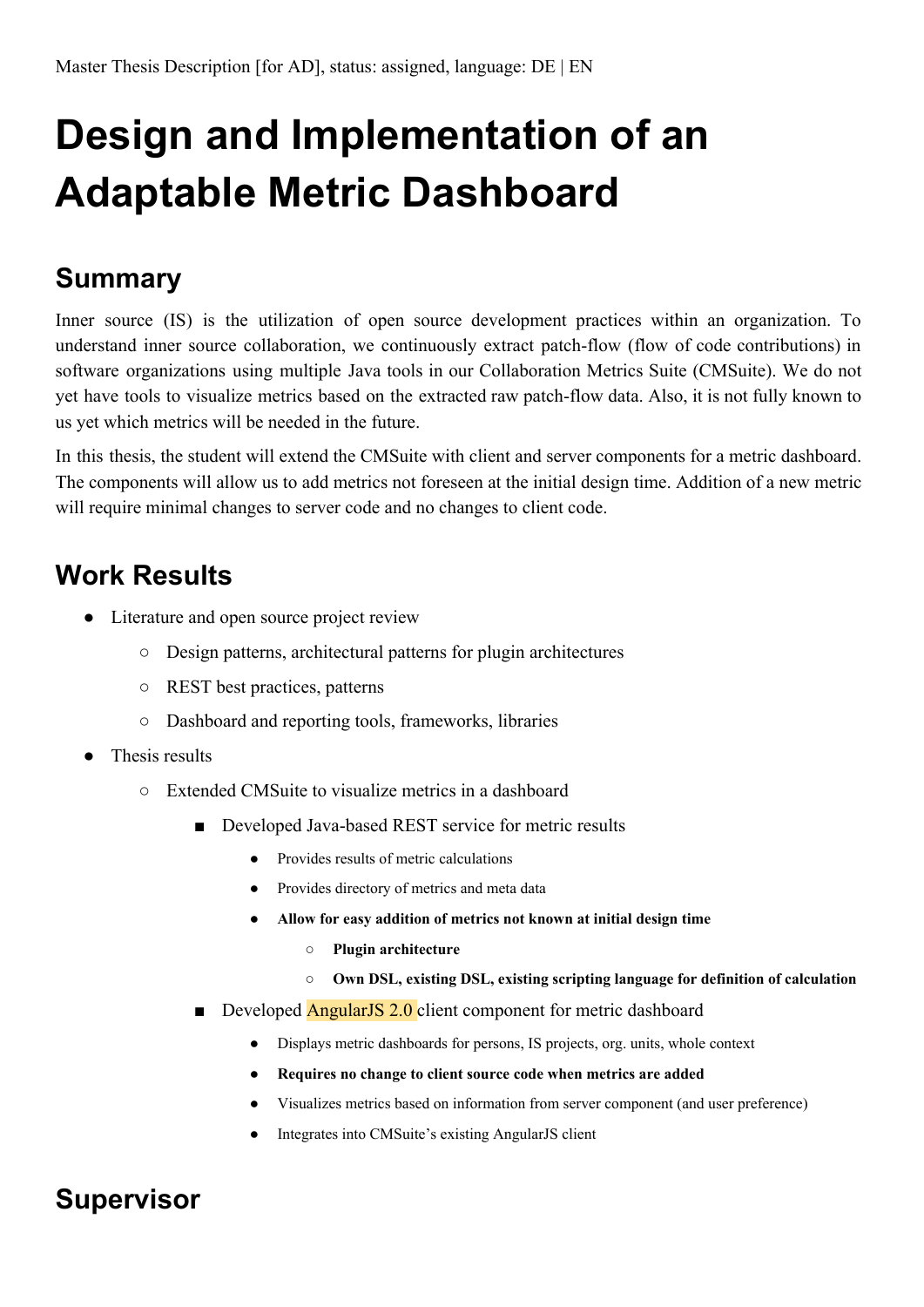Maximilian Capraro, [maximilian.capraro@fau.de,](mailto:maximilian.capraro@fau.de) Prof. Dr. Dirk Riehle, [dirk.riehle@fau.de](mailto:dirk.riehle@fau.de) Open Source Research Group, Computer Science Department, Friedrich-Alexander University